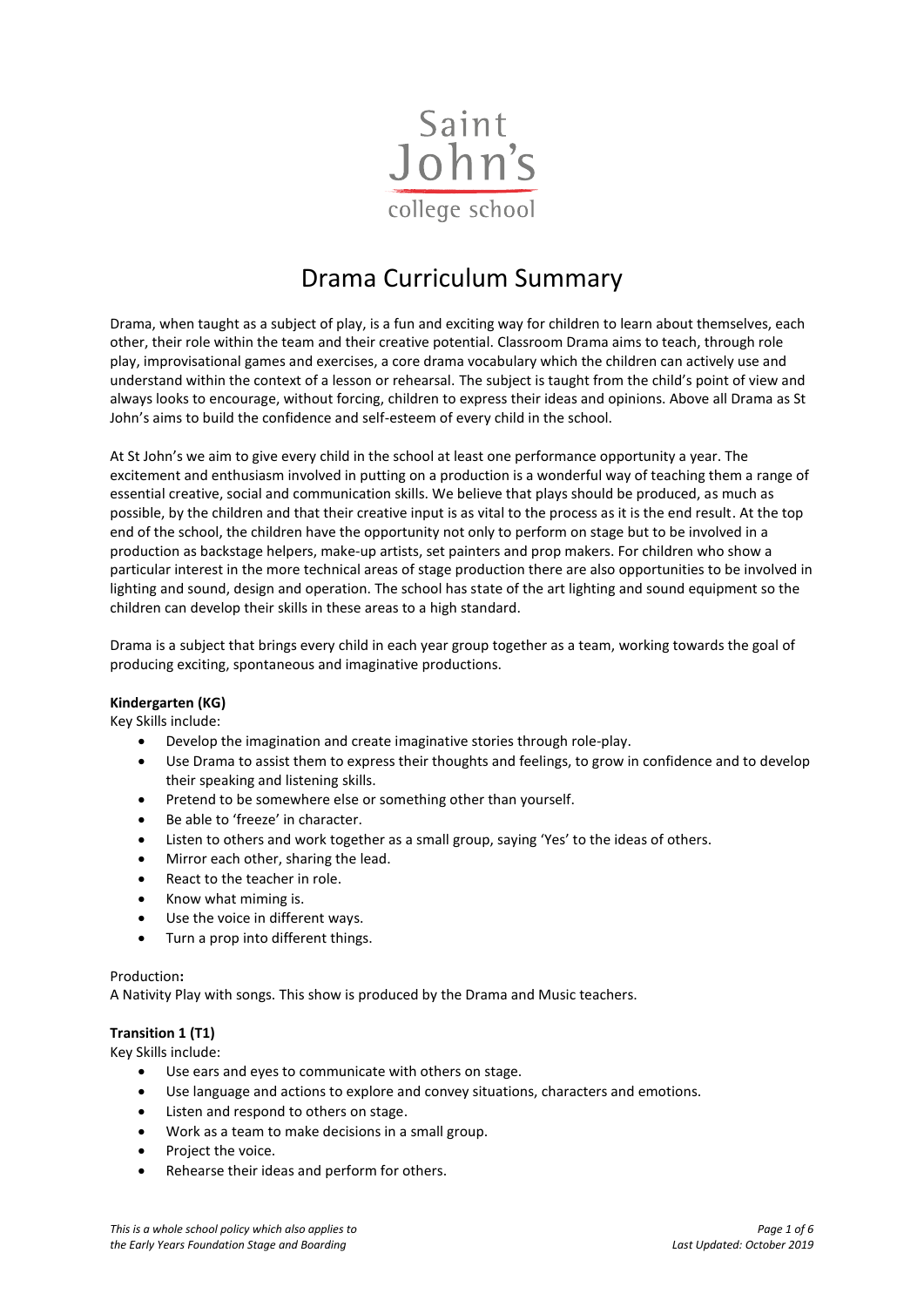- Watch the creative work of others and wait your turn in a disciplined way.
- Follow instructions in a creative way.
- Use high, middle low positions when freezing in character.
- Understand what a cue line is.

# Production**:**

A Christmas Play with songs. This event is produced by the Drama and Music teachers.

# **Transition 2 (T2)**

Key skills include:

- Create and sustain roles individually and when working with others.
- Comment constructively on drama they have watched or in which they have taken part to inform their own learning.
- Listen and respond to others on stage imaginatively and with confidence to take risks.
- Work as a team to make decisions in a group or individually by making quick creative decisions, saying 'Yes' to the creative ideas of others.
- Understand how to use the face, body and voice in creating a character and expressing feelings.
- Understand what non-verbal communication means.
- Project the voice with expression.
- Share the lead in a creative situation.
- Be able to find a space independently, on your own or as part of a group.
- Work with any children in the group.
- React to a sound cue in a creative situation.
- Understand what trust means in a creative situation.
- Understand the feelings of others.

#### Production**:**

A home grown play with songs, inspired by the ideas of the children. This event is produced by the Drama and Music teachers.

#### **Form 1**

Key Skills include:

- Be able to freeze in character and to be aware of the performance space.
- Look, listen and react to others on stage.
- Be able to mime with expression and feelings.
- Use the body, face and voice to express feelings and understand how drama copies life.
- Make words clear.
- Learn and perform lines in a play, reading poetry with expression and delivering their performance confidently.
- Understand the importance of using punctuation when expressing yourself.
- Work as a team and understand the role of trust in a performance.
- Use gesture as a means of adding expression and enhancing the narrative.
- Understand how you give and take creative information.
- Be able to multi-task when in role.
- Think ahead in performance.
- Develop poise in performance.

#### Production:

A year group play with songs or a selection of poems, short plays and devised pieces inspired by a theme. This event is produced by the Drama, Dance and Music teachers.

# **Form 2**

Key Skills covered:

- Show feelings in regards to objects, places and characters.
- Create suspense in performance.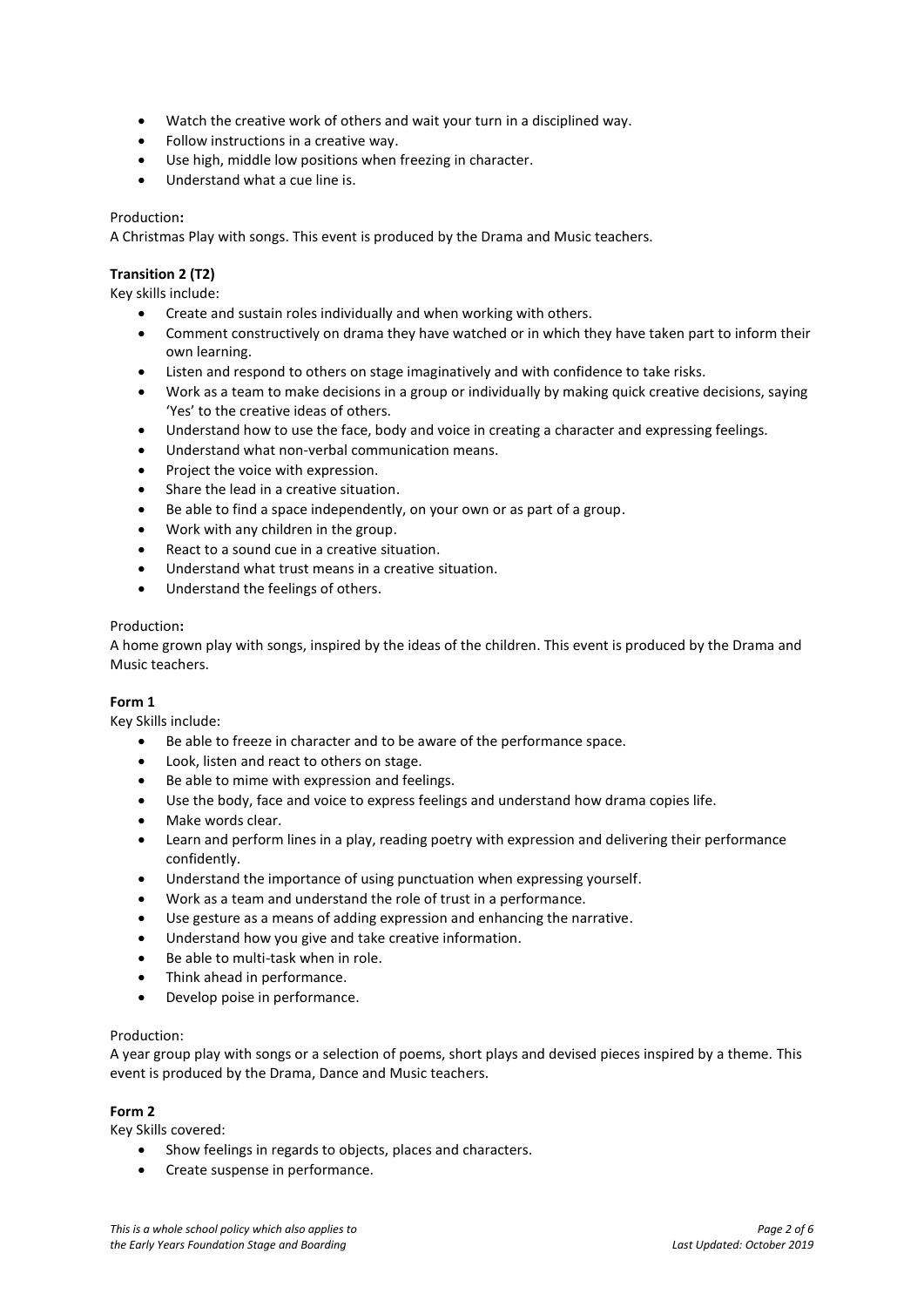- Develop the emotional response to dramatic situations.
- Understand how to create atmosphere in a play.
- Develop improvisation techniques through the use of the senses.
- Work as a team, listening and responding to each other without words and as part of a large group or whole class.
- Develop mime techniques and be able to make something real in an empty space.
- Add imaginative detail to creative work.
- Explore the role of change in drama.
- Understand and participate in the 'staging' of a performance.
- Project the voice and deliver lines with confidence, expression and feeling.
- Learn lines and cues early in the process so you can find freedom of expression in performance.
- Stay in character even when the role is not talking.
- Create an instant character.
- Accept and build in a creative situation.
- Be able to create a cliff-hanger.
- Understand that objects, places and people have status.
- Be switched on and ready.
- Create symmetry in performance.
- Understand the power of pausing when expressing with words.

#### Production:

A year group play or a selection of poems, short plays and devised pieces inspired by the Form 2 curriculum. This event is produced by the Drama teachers.

# **Form 3**

Key skills include:

- Develop the ability to tell a story creatively.
- Understand how to engage an audience, positioning the body and cheating the performance out.
- Develop imaginative and creative responses, building up the history of a character being played.
- Understand how to create suspense and tension in a performance, including the use of exaggeration.
- Present a scene in different styles as a group.
- Understand and use 'misunderstanding' and parody to create comedy.
- Look to make words come alive and 'off the page'.
- React to a range of external stimuli.
- Believe in the narrative and the journey of the character.
- Be able to project a stage whisper.
- Get into character and 'energize' before entering the stage/performance space.
- Understand that playing comedy requires being serious.
- Understand the meaning of slapstick.
- Be able to be melodramatic.
- Listen properly when in role
- Develop a growing understanding of stagecraft.
- Be able to name the areas of the stage.

# Production:

A musical play performed by the whole year group on the stage of Hinsley Hall. This production has some after school rehearsals as well as being put together in Drama and Music lessons. This production is produced by the Drama and Music teachers.

# **Form 4**

Key skills include:

- Understand the role of 'give and take' when in role.
- Play the status of a character and help create the status of other characters, through body language and attitude.
- Express intention and motivation through movement.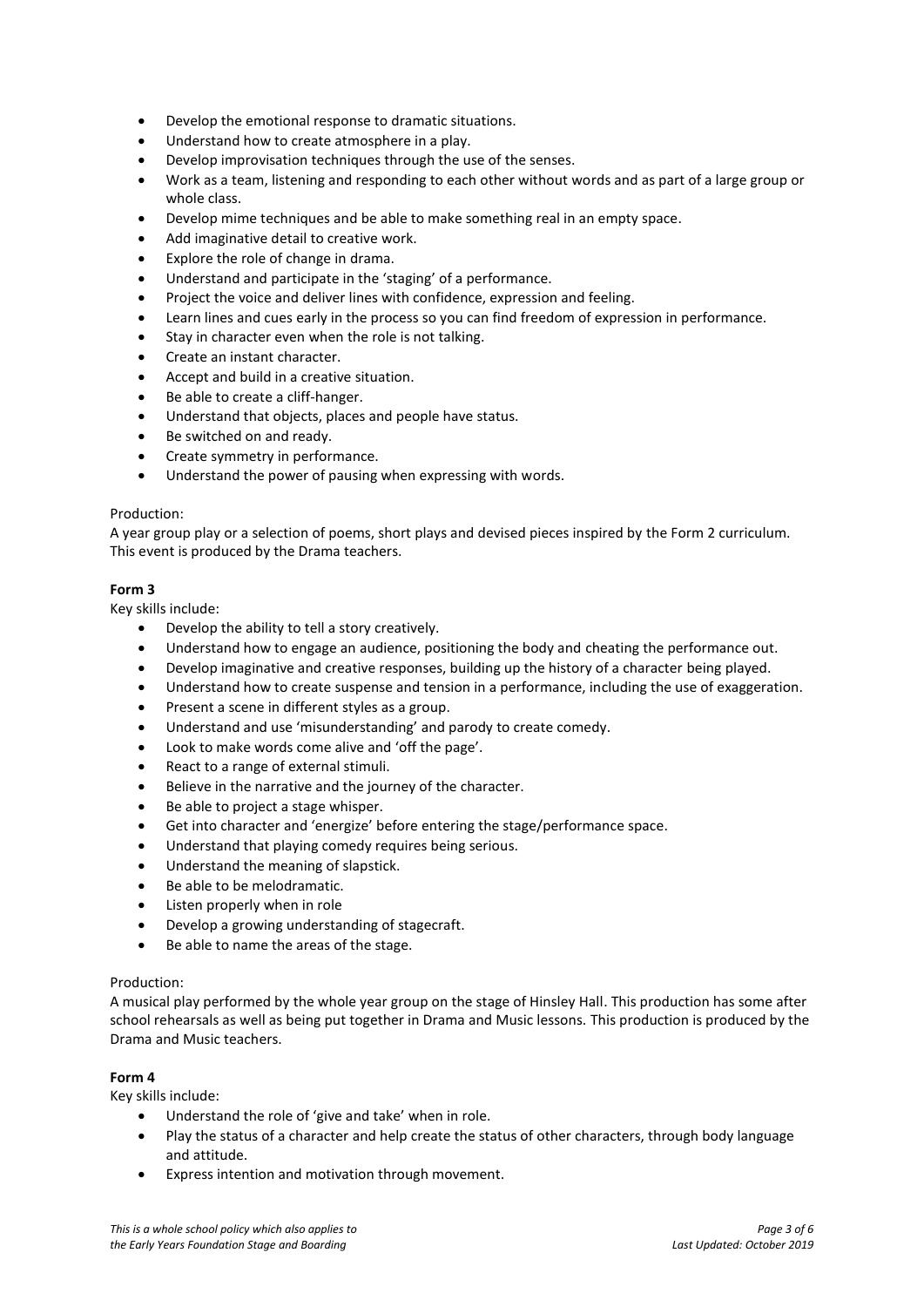- Follow stage directions.
- Understand the term 'stage blocking'.
- Project the voice and deliver lines with expression, feeling and sensitivity, reacting to the other performers on stage.
- Develop a higher level of physical and spatial awareness on stage.
- Understand and be able to use the 'dramatic pause'.
- Develop imaginative and creative responses through physical gesture, exaggeration and parody.
- Understand the difference between an archetype and a stereotype and create a character through the use of the archetypes.
- Understand the term 'non acting' and be able to do it.
- Have an awareness of self and be able to play, in broad terms, the alto ego.
- Understand that if you see it and feel it so will your audience.
- Understand that acting is seeing it, feeling it for the first time.
- Be able to lift your eyes off the page when sight reading.
- Be able to hear a downward infection.
- Be able to change the style of the scene spontaneously.
- Understand that a direction is an instruction with the use of imagination.
- Understand that the earlier your get 'off the book' the more freedom you will find in performance.
- Understand the journey of learning lines.
- Think as the character thinks.

#### Production:

A play performed by the whole year group. It is sometimes performed in the round or on the stage of Hinsley Hall. This production has regular after school rehearsals as well as being put together in Drama lessons. This production is produced by the Drama Department.

# **Form 5**

Key skills include:

- Understand and use dramatic tension.
- Understand and use status play.
- Play a character's sub text the inner life of the character.
- Play a character objective even though it might be hidden from other roles.
- Develop a performance by reading between the lines.
- Develop the imaginative interpretation and performance of 'character' through physical, emotional and vocal expression and through understanding how their character fits into the story as a whole and how we learn about our real lives through storytelling.
- Explore how the body can show emotional responses to conflict.
- Understand positioning to enable the performance of a realistic and safe fight scene.
- Understand how to give a good account of yourself at the audition stage of the process.
- Accept and build spontaneously.
- Show thinking when in character.
- Build up the background of a character.
- Create a history of shared experiences with other roles.
- See things from the character's point of view.
- Enter the performance space knowing where you have come from.
- Improvise within the rehearsal process.
- Give your character a secret within the story.
- Be able to suspend the audience's disbelief.
- Understand the power of suggestion.
- Work on your part between rehearsals, independently from the director.

# Production:

A major school production (of a musical or a play) involving the majority of the year group. This show is an extensive, fun and exciting process that builds towards two performances on the stage in Hinsley Hall. It is a signature event in the annual Drama calendar and is rehearsed after the school day in club times and on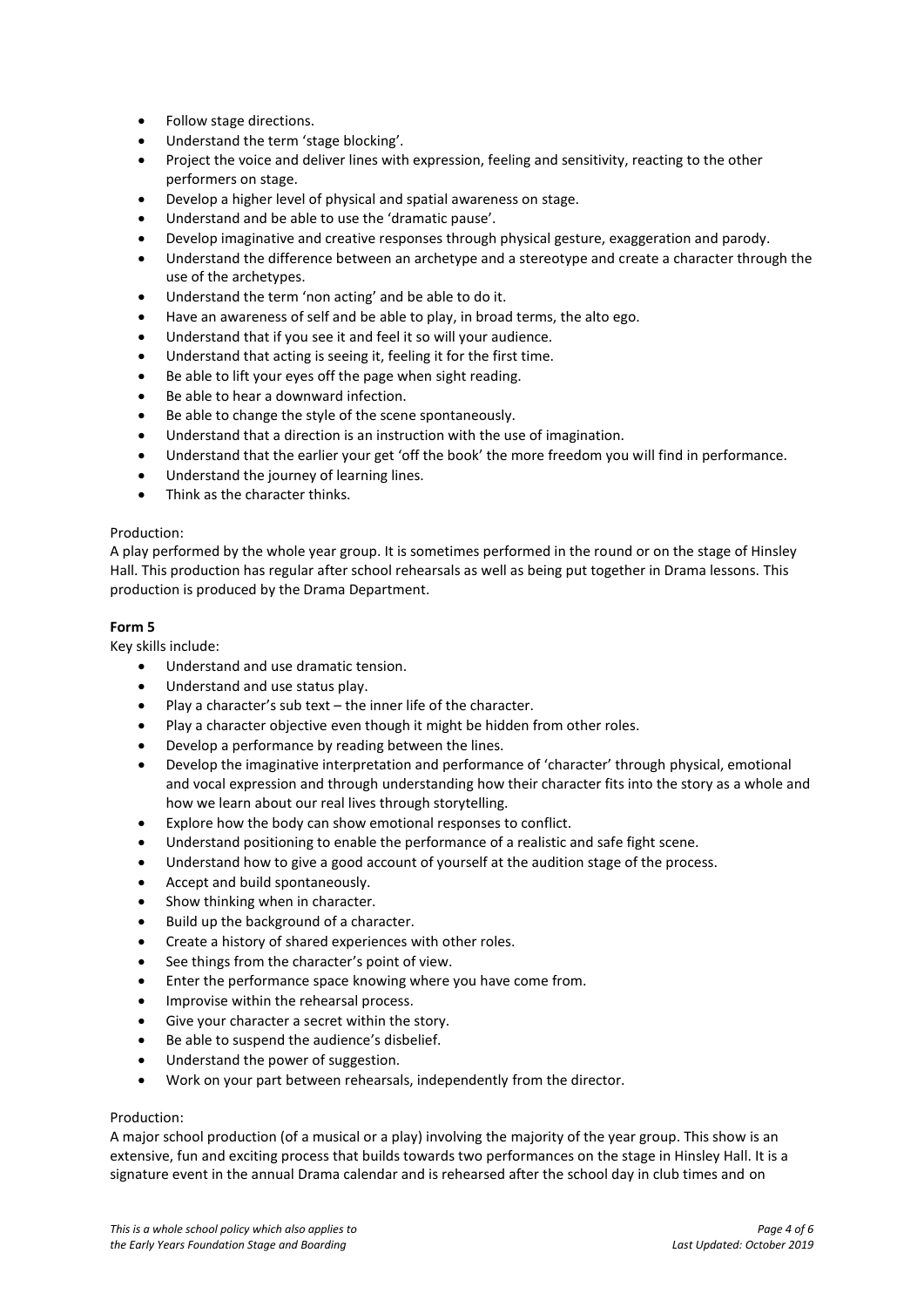Saturday morning after games. This production is produced by the Drama, Music and Dance teachers. For those children not wanting to be on stage there are opportunities to be involved as part of the technical team or backstage, assisting with stage management, props or the school wardrobe. Senior Schools are invited to this show.

# **Form 6**

Key skills:

- Consolidate and be able to use all the skills listed above.
- Be taken seriously as a young performer.
- Take risks in performance.
- Perform Shakespearean language with confidence and understanding.
- Understand the effect of words on others.
- Understand the circles of concentration.
- Use mindfulness in the preparation of performance and during it.
- Be able to let go emotionally with other performers, without relying on the' safety' of the story line.
- Show empathy towards others.
- Be able to act with your back facing the audience, having rehearsed to do so.
- Understand what method acting is.
- Understand and be able to use dramatic irony to heighten the watching experience of the audience.
- Explore the issues of hope, betrayal, friendship, denial, love, belief and trust.
- Understand the importance of actors in the role of society.

# Productions:

The school takes part in the nationwide Shakespeare Schools Festival. This involves up to 32 children performing at a local professional theatre (The Mumford) a 30 minute potted Shakespeare. The festival takes place across the country in November and involves over 1400 schools. This play rehearses in club time and is produced by the Drama and Music teachers. For more information on the festival please look at the SSF website http://www.ssf.uk.com.

Every child who would like to does a reading at our Service in Preparation for Christmas in St John's College chapel in the Michaelmas term. The choristers have an opportunity to read in the chapel at other times of the year.

At the end of the Lent term every child in the Sixth Form takes part in our annual Passion Play. This is rehearsed in Drama lessons and, for principal parts, in an after school club time.

In the Summer term the English department produce a Poetry Night, where the children's own poems are presented together with some class choral poems. The Drama department is involved in staging this event.

In collaboration with the Classics Department we produce a 5 minute play in Latin, which is performed as part of the annual Latin Play festival (Ludi Scaenici) which takes place at Perse Upper. This play is written by the children and involves up to 20 members of the sixth form.

The final Drama event in this extensive Form 6 programme is to perform two potted Shakespeare Plays.Every child in the year is encouraged to perform or be part of the production team. It is a fitting end to their Drama Journey at St John's. Many members of the audience come back year after year to watch the plays and this includes representatives from the Senior schools that the children are moving onto. This final drama event is produced by the Drama, Music and Dance teachers.

In addition to the above some children in the sixth form are prepared for Drama Scholarships, which are offered by a some of the Senior schools.